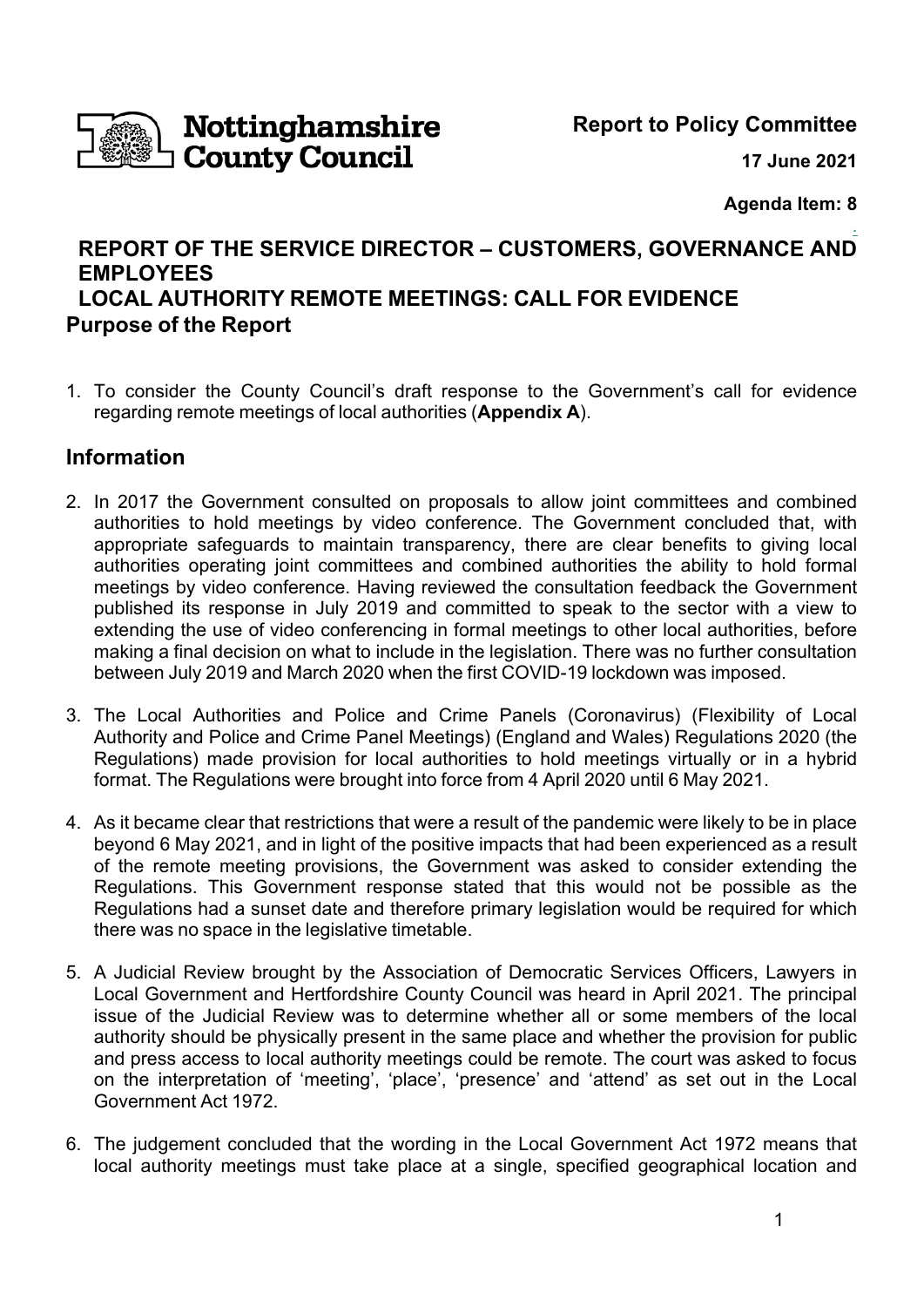attending a meeting meant being physically present at that location. An opinion was also issued which defined how the public had to be able to access and participate in local authority meetings. It also concluded that primary legislation would be required to allow local authority meetings to take place remotely.

- 7. On 25 March 2021 the Government published a call for evidence on local authority remote meetings. The call for evidence seeks views on the use of the arrangements in place during the coronavirus pandemic that enabled local authorities to hold meetings virtually or in a hybrid format. It also seeks to understand the experiences of local authorities across the UK, including Scotland and Wales, which already have provision for some form of remote or hybrid meeting. Scottish local authorities had provision to meet remotely prior to the pandemic. Legislation passed by the Welsh Government, which came into force on 1 May 2021, also made express provision for Welsh Local Authorities to meet remotely.
- 8. The draft response, which is attached as Appendix A to the report sets out the advantages and challenges of virtual meetings in the context of the County Council's experience. Where challenges were identified, the steps that the Council has taken to mitigate them have also been included.
- 9. The deadline for responses to the call for evidence is 17 June 2021.

## **Other Options Considered**

- 10.The Council could choose not to submit a response to the call for evidence. Not submitting a response would mean that the County Council's views are not considered.
- 11.A further option would include the Governance and Ethics Committee considering the draft response however this has not been possible because the next meeting of the Governance and Ethics Committee falls after the deadline for submission.

### **Reason/s for Recommendation/s**

- 12. The draft response has been written to ask the Government to give Councils as much discretion as possible to determine their own arrangements, recognising that a universal response may not reflect local priorities and sensitivities, which local authorities are best placed to understand.
- 13.The proposed response highlights the Council's learning during the temporary Regulations as part of an assessment of the advantages of, and challenges imposed by, holding meetings virtually.
- 14.Submitting a response gives Nottinghamshire County Council the opportunity to influence the national agenda to bring democratic participation and engagement up to date. It recognises the changes in technology since the drafting of the Local Government Act 1972 and the changing ways business has been transacted as a result of the COVID-19 pandemic.

## **Statutory and Policy Implications**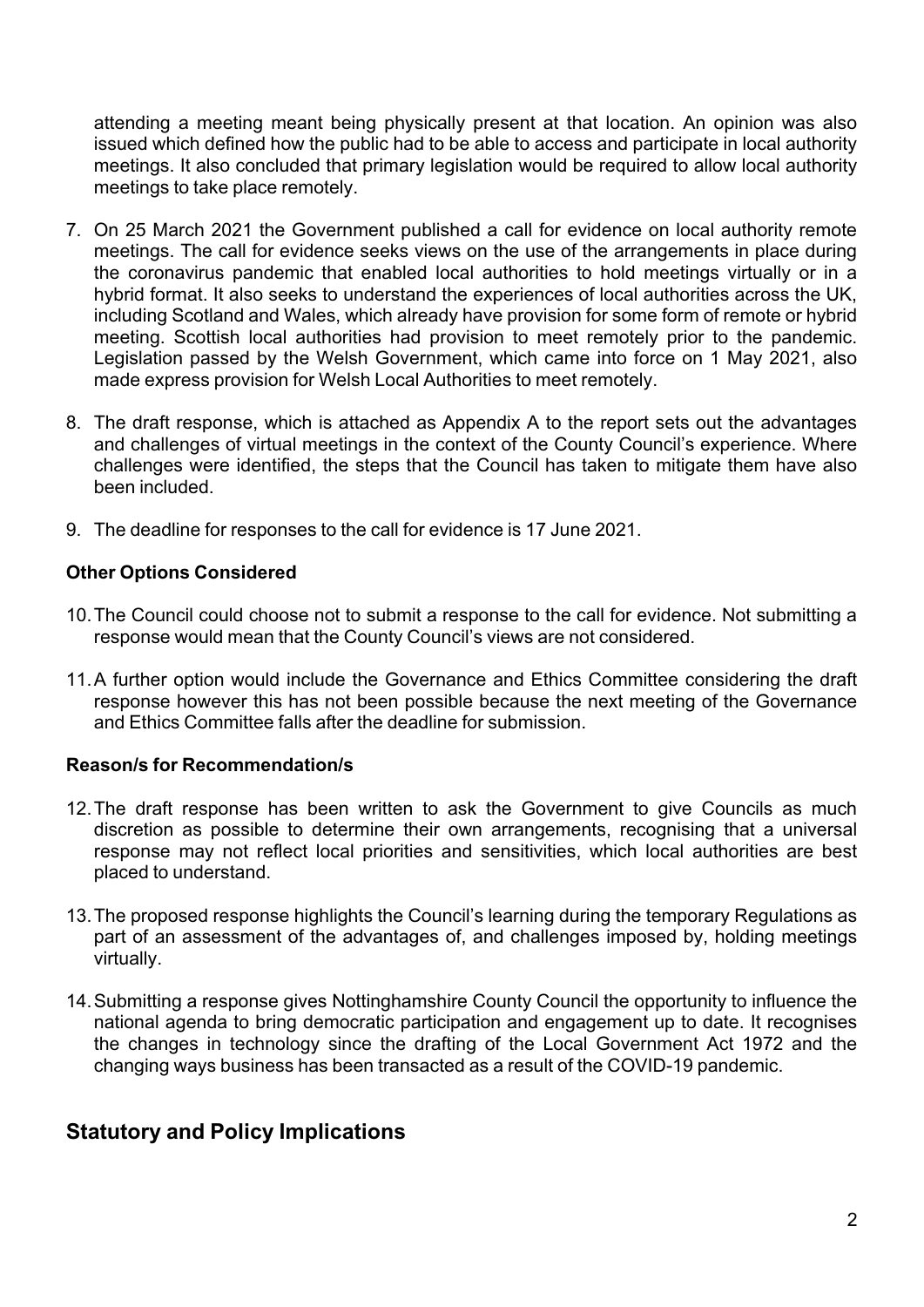15.This report has been compiled after consideration of implications in respect of crime and disorder, data protection and information governance finance, human resources, human rights, the NHS Constitution (public health services), the public sector equality duty, safeguarding of children and adults at risk, service users, smarter working, sustainability and the environment and where such implications are material they are described below. Appropriate consultation has been undertaken and advice sought on these issues as required.

### **Data Protection and Information Governance**

16.Any arrangements the Council puts in place for virtual meetings would need assessing to ensure that any personal data and exempt information would be protected.

## **Financial Implications**

- 17.The response recognises that holding virtual meetings has generated savings in the travel expenses that have been paid to Councillors. The annual figures for Members' travel claims between 2018 and 2021 are:
	- $-2018/19 £58,447.90$
	- $-2019/20 £55,158.55$
	- $-2020/21 £7.385.80$
- 18. While some of the reduction is attributable to reductions in permitted travel, a significant proportion of the reduction derives from Councillors not claiming travel expenses to attend meetings in person at County Hall.
- 19.The response does recognise the additional resource that has been made available to support virtual meetings, particularly in the early days of their use.

### **Human Rights Implications**

20.Once any provision is made in legislation, the County Council will ensure that the arrangements it introduces protect people's human rights in the context of local authority decision making.

### **Public Sector Equality Duty implications**

21.The impact of virtual meeting arrangements on people with different protected characteristics has been set out in the draft response. Once any proposals have been produced by the Government, Nottinghamshire County Council will be able to assess the impact on its communities and identify any measures to mitigate potential negative impacts.

### **Smarter Working Implications**

22.Supporting permanent provision for virtual meetings aligns with smarter working objectives. It offers efficiencies both financially and in respect of time; these benefits can be realised by both Councillors and members of the public who seek to engage with democratic processes. It also offers opportunities to reach and engage the wider communities in Nottinghamshire more efficiently than meetings that are held in person only.